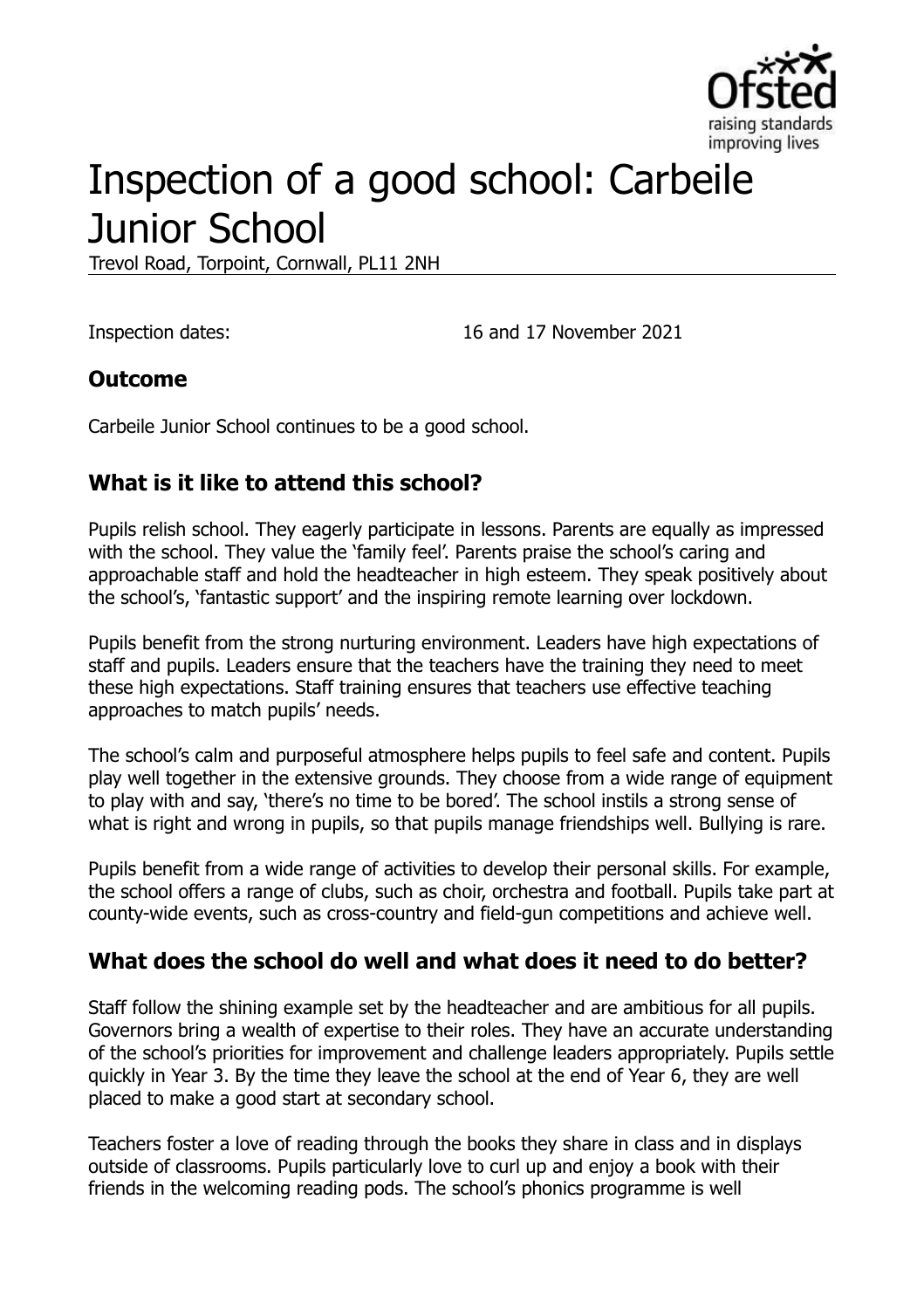

structured. Staff are well trained in how to teach reading. They match books well to the sounds that pupils know. This helps pupils to experience success and those that struggle, catch up well.

The school has established a highly effective approach to the teaching of mathematics. The leader provides staff with clear guidance. Expectations of pupils' quick recall are high. Teachers plan lessons carefully to close gaps in areas, such as pupils' arithmetic. Pupils work hard in lessons and often reach for the most challenging questions to tackle.

Leaders ensure that all pupils are involved in every aspect of school life. Pupils with special educational needs and/or disabilities (SEND) are well supported. Leaders train staff well, so that pupils' needs are identified quickly and acted upon. Parents are highly positive about the support their children receive.

Leaders have set out the essential knowledge that pupils will learn and by when. In a minority of subjects, pupils have a more varied experience. This happens when leaders have not clearly identified the precise knowledge that pupils should learn. As a result, learning does not carefully build on what pupils already know.

Leaders ensure that there is strong provision to develop pupils' personal, social and emotional health. Pupils learn how they can make a positive contribution to society. Lessons help pupils to understand how to manage money when they are older. The school keeps pupils informed about current affairs. For example, the eco team help the school to work towards an environmentally healthy future.

Pupils behave well. Lessons are free from disruption. In assemblies, pupils are encouraged to explore important issues, such as keeping safe. Pupils are able to explain their understanding of respect. They demonstrate a tolerance of others who may have different views to their own.

There is a strong sense of teamwork in Carbeile. The school is at the heart of its community. Musical events, such as 'Classtonbury', are enjoyed by pupils, staff and parents alike.

Staff appreciate leaders' actions to reduce their workload and enjoy working together.

## **Safeguarding**

The arrangements for safeguarding are effective.

There is a strong culture of safeguarding within the school. Staff know their pupils very well and are quick to act on any concerns. Staff are able to spot potential signs of abuse or neglect because of the effective training they receive. Leaders are vigilant in making sure that families get the right support in a timely manner.

Pupils learn how to keep themselves safe in a variety of situations. Lessons help pupils to gain a strong understanding of heathy relationships and an understanding of consent.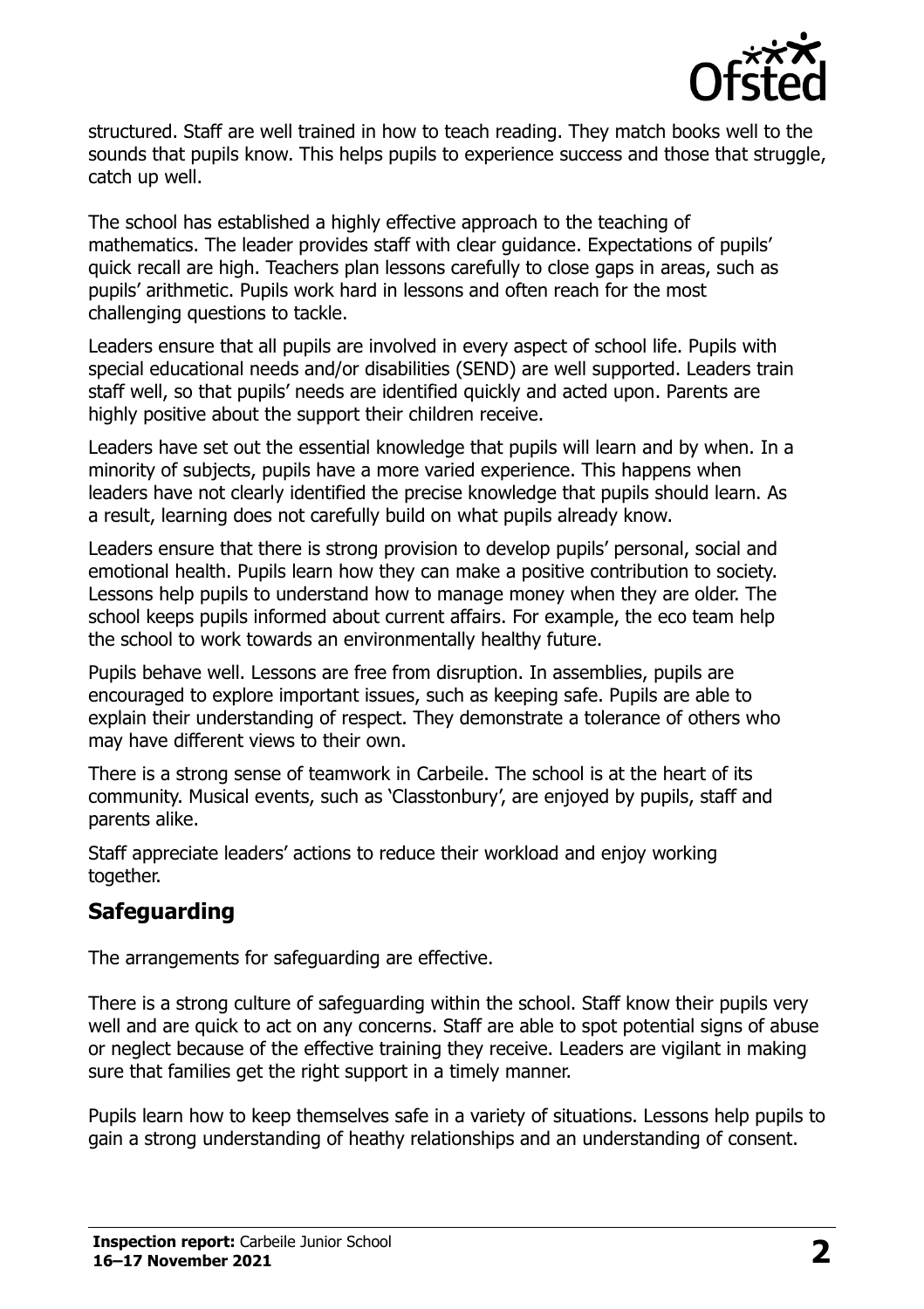

## **What does the school need to do to improve?**

## **(Information for the school and appropriate authority)**

■ Leaders should continue their work to develop the school's curriculum. In a minority of subjects, curriculum plans lack detail. Therefore, pupils do not understand or remember enough of what they have learned. Leaders should strengthen the detail of their curriculum plans to better build the knowledge and skills that pupils need.

#### **Background**

When we have judged a school to be good, we will then normally go into the school about once every four years to confirm that the school remains good. This is called a section 8 inspection of a good or outstanding school, because it is carried out under section 8 of the Education Act 2005. We do not give graded judgements on a section 8 inspection. However, if we find evidence that a school would now receive a higher or lower grade, then the next inspection will be a section 5 inspection. Usually this is within one to two years of the date of the section 8 inspection. If we have serious concerns about safeguarding, behaviour or the quality of education, we will deem the section 8 inspection as a section 5 inspection immediately.

This is the first section 8 inspection since we judged school to be good on 14 and 15 June 2016.

### **How can I feed back my views?**

You can use [Ofsted Parent View](https://parentview.ofsted.gov.uk/) to give Ofsted your opinion on your child's school, or to find out what other parents and carers think. We use information from Ofsted Parent View when deciding which schools to inspect, when to inspect them and as part of their inspection.

The Department for Education has further [guidance](http://www.gov.uk/complain-about-school) on how to complain about a school.

If you are the school and you are not happy with the inspection or the report, you can [complain to Ofsted.](https://www.gov.uk/complain-ofsted-report)

### **Further information**

You can search for [published performance information](http://www.compare-school-performance.service.gov.uk/) about the school.

In the report, ['disadvantaged pupils'](http://www.gov.uk/guidance/pupil-premium-information-for-schools-and-alternative-provision-settings) refers to those pupils who attract government pupil premium funding: pupils claiming free school meals at any point in the last six years and pupils in care or who left care through adoption or another formal route.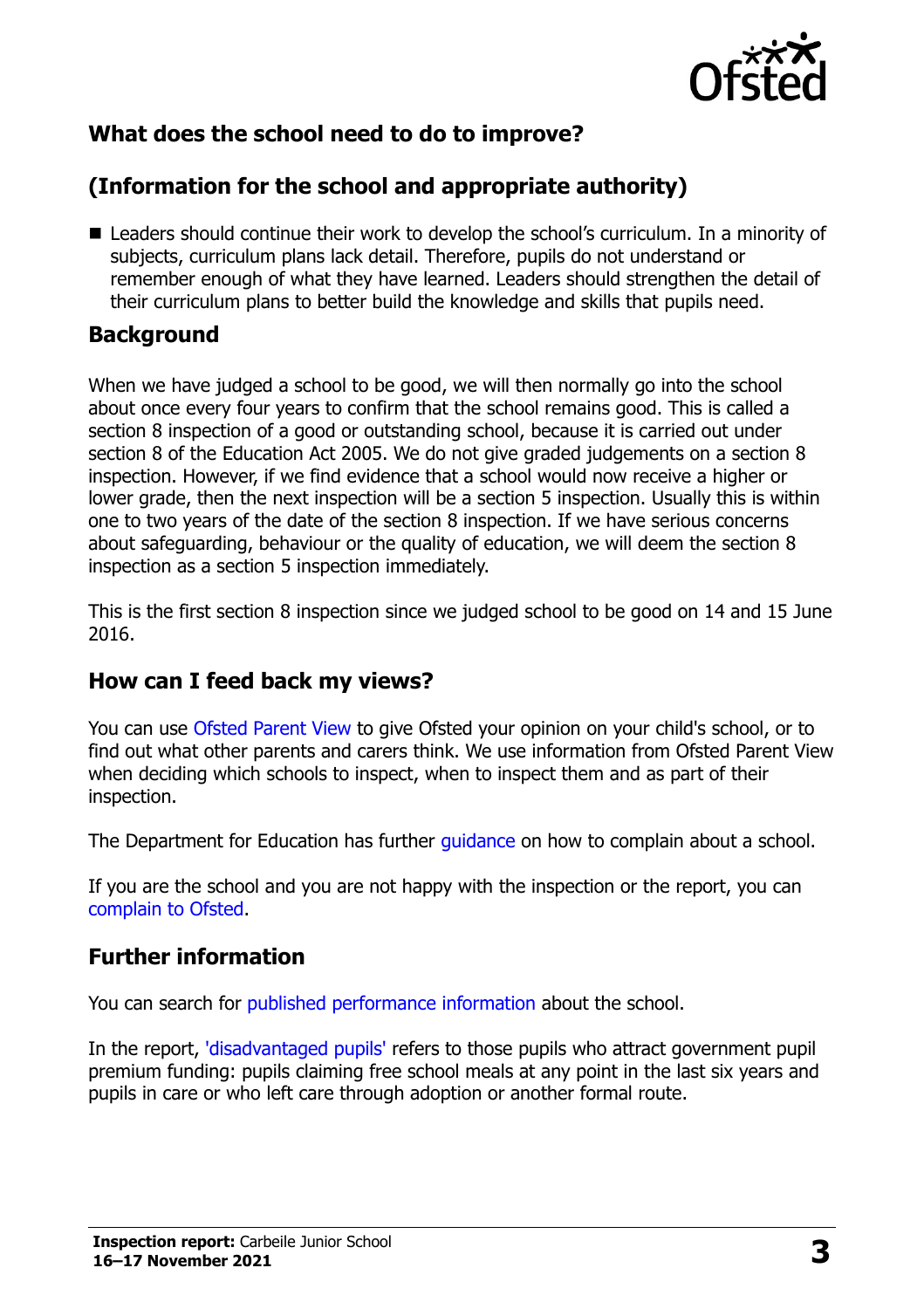

## **School details**

| Unique reference number             | 111969                       |
|-------------------------------------|------------------------------|
| <b>Local authority</b>              | Cornwall                     |
| <b>Inspection number</b>            | 10199848                     |
| <b>Type of school</b>               | <b>Junior</b>                |
| <b>School category</b>              | Maintained                   |
| Age range of pupils                 | 7 to 11                      |
| <b>Gender of pupils</b>             | Mixed                        |
| Number of pupils on the school roll | 356                          |
| <b>Appropriate authority</b>        | The governing body           |
| <b>Chair of governing body</b>      | Sheena Morton                |
| <b>Headteacher</b>                  | Mr Pete Hamlyn               |
| Website                             | www.carbeile.cornwall.sch.uk |
| Date of previous inspection         | 14-15 June 2016              |

## **Information about this school**

■ There has been a new chair of the governing body since the last inspection.

### **Information about this inspection**

- This was the first routine inspection the school received since the COVID-19 pandemic began. The inspector discussed the impact of the pandemic with school leaders and has taken that into account in her evaluation.
- During the inspection, the inspector met with the headteacher, the deputy headteacher and members of staff. She spoke with four representatives of the governing body and a representative of the local authority.
- The inspector spoke with pupils, both formally and informally, about their work and school life. The inspector observed pupils' behaviour in lessons and during lunch and play times.
- The inspector looked at a range of documentation relating to safeguarding, including leaders' checks on newly appointed staff.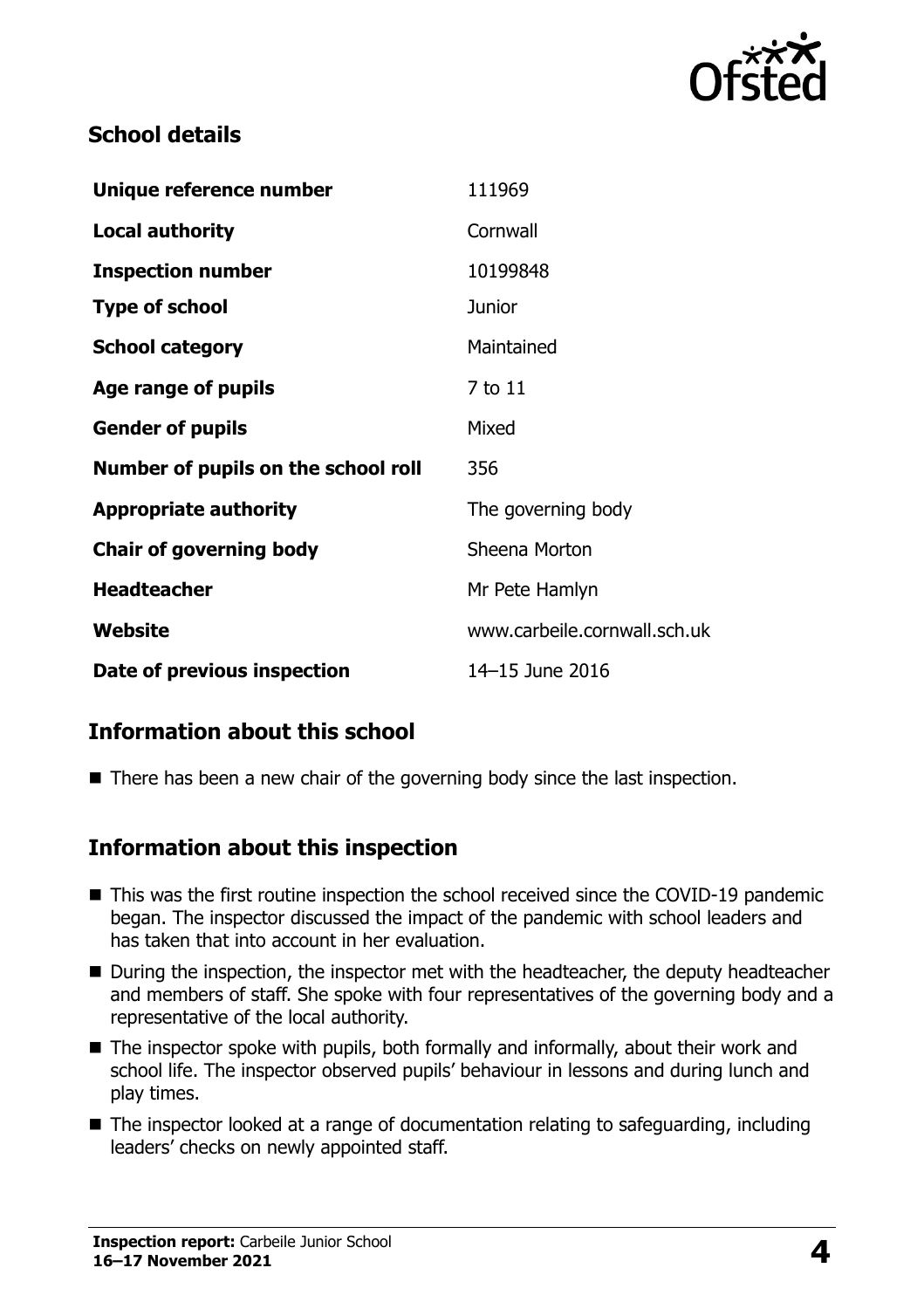

- The inspector spoke with parents and considered the 64 free-text responses to Ofsted's online survey, Parent view.
- The inspector carried out deep dives in these subjects: reading, mathematics and geography. She also looked at other subjects, including computing and design and technology. For each deep dive, the inspector met with subject leaders, reviewed curriculum plans, visited a sample of lessons, spoke with teachers, spoke with pupils about their learning and considered samples of pupils' work.

#### **Inspection team**

Tracy Hannon, lead inspector Ofsted Inspector